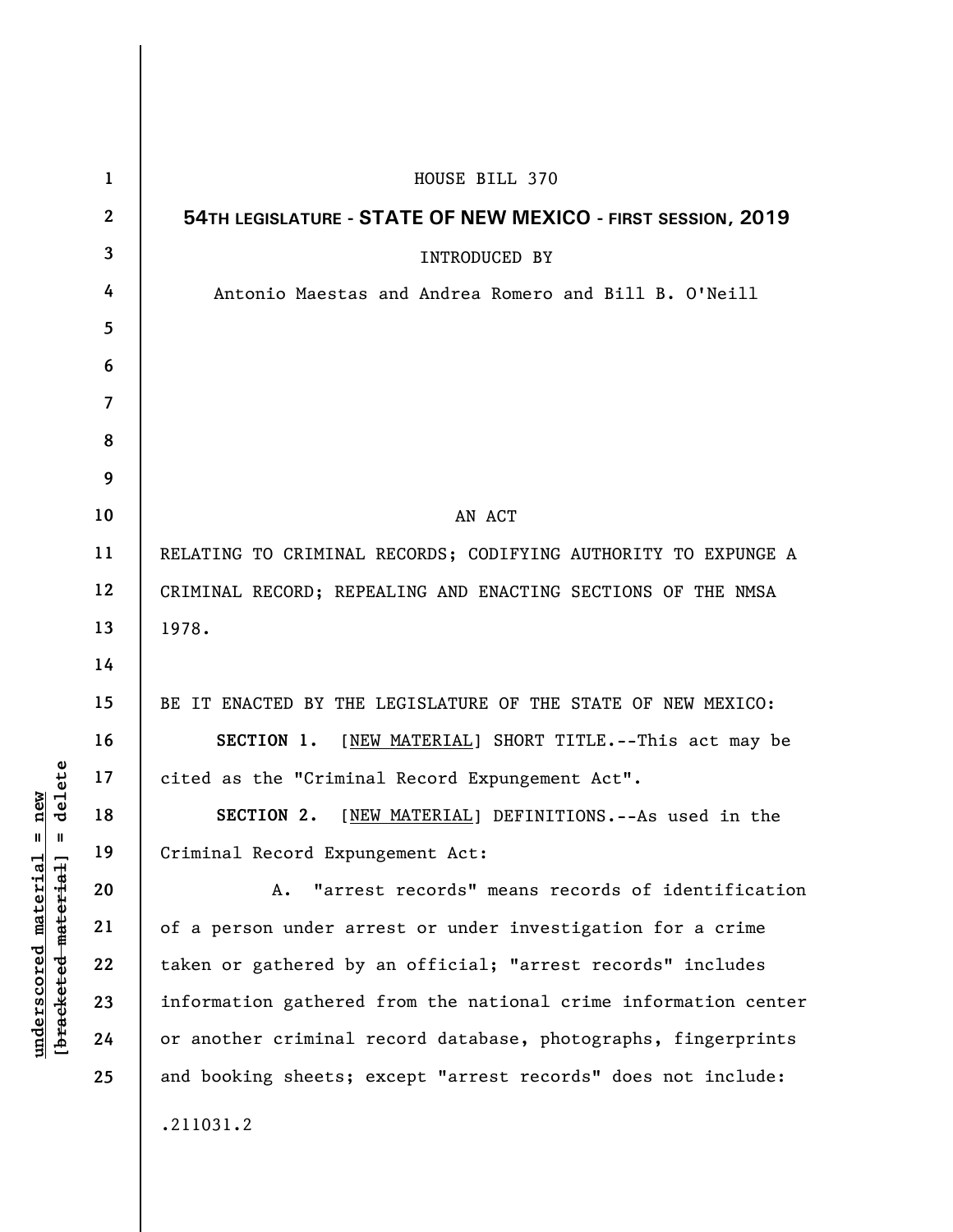**1 2 3 4 5 6 7 8 9 10 11 12 13 14 15 16 17 18 19 20 21 22 23 24 25**  (1) driving while intoxicated citations maintained by the taxation and revenue department; (2) computer-aided dispatch information; or (3) log books relating to breath alcohol testing equipment; B. "expungement" means the removal from access to the general public of a notation of an arrest, complaint, indictment, information, plea of guilty, conviction, acquittal, dismissal or discharge record, including a record posted on a publicly accessible court, corrections or law enforcement internet website; and C. "public records" means documentation relating to a person's arrest, indictment, proceeding, finding or plea of guilty, conviction, acquittal, dismissal or discharge, including information posted on a court or law enforcement website; but "public records" does not include: (1) arrest record information that: (a) reveals confidential sources, methods, information or individuals accused but not charged with a crime and that is maintained by the state or any of its political subdivisions pertaining to any person charged with the commission of any crime; or (b) is confidential and unlawful to disseminate or reveal, except as provided in the Arrest Record Information Act or other law; .211031.2  $- 2 -$ 

**underscored material = new [bracketed material] = delete**

 $\frac{1}{2}$  intereted material = delete  $underscored material = new$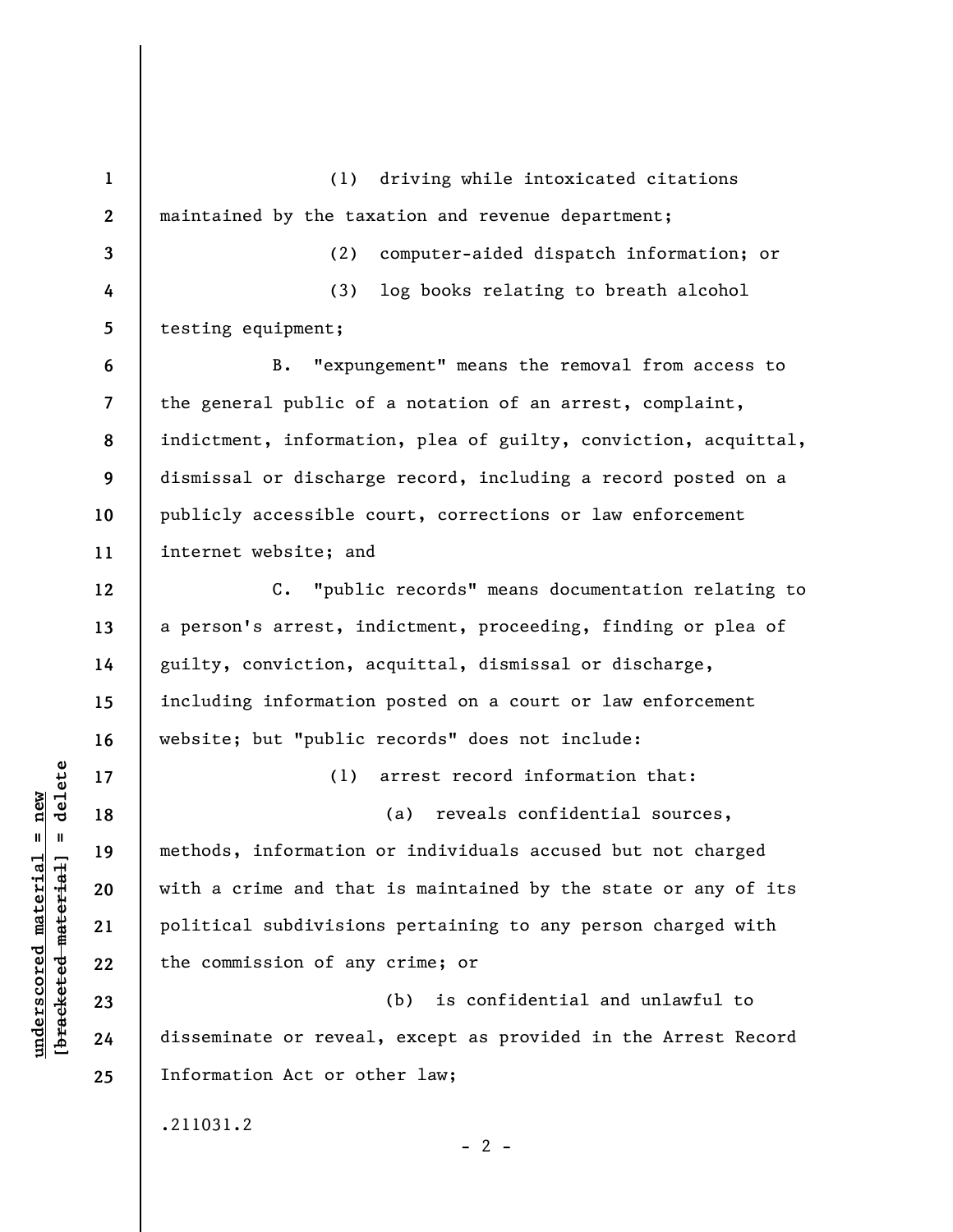(2) the file of a district attorney or attorney general maintained as a confidential record for law enforcement purposes and not open for inspection by members of the public;

**5 6 7 8 9**  (3) a record maintained by the children, youth and families department, the human services department or the public education department when that record is confidential under state or federal law and is required to be maintained by state or federal law for audit or other purposes; or

**10 11**  (4) a record received pursuant to a background check as authorized by law.

**SECTION 3.** [NEW MATERIAL] EXPUNGEMENT OF RECORDS UPON IDENTITY THEFT OR WRONGFUL ARREST, INDICTMENT OR CHARGE.--

A. A person who is wrongfully arrested, indicted or charged for any crime or who is wrongfully identified in arrest records or public records as a result of identity theft may petition the district court for an order to expunge arrest records and public records.

B. After a hearing on the petition and upon a showing that the person is a victim of identity theft or was wrongfully arrested, indicted or charged, the court shall issue an order within thirty days of the hearing requiring that all arrest records and public records be expunged.

C. The court shall cause a copy of the order to be delivered to all relevant law enforcement agencies and courts.

 $-3 -$ 

.211031.2

 $\frac{1}{2}$  intereted material = delete **[bracketed material] = delete**  $underscored material = new$ **underscored material = new**

**1** 

**2** 

**3** 

**4** 

**12** 

**13** 

**14** 

**15** 

**16** 

**17** 

**18** 

**19** 

**20** 

**21** 

**22** 

**23** 

**24** 

**25**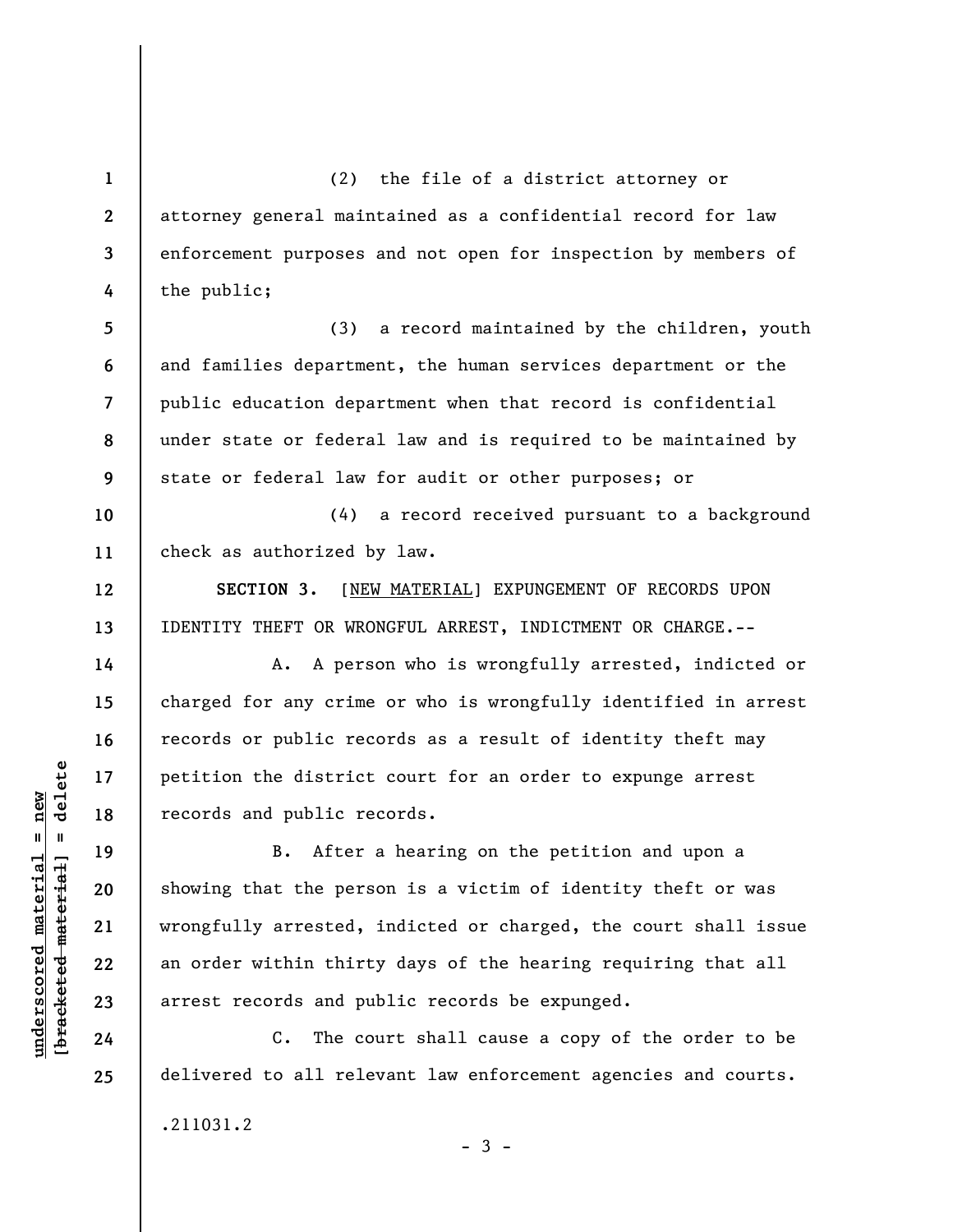**3**  The order shall prohibit all relevant law enforcement agencies and courts from releasing copies of such records to any person, except upon order of the court.

D. The court shall insert in the records the correct name and other identifying information of the offender, if known or ascertainable, in lieu of the name of the person wrongly identified.

**SECTION 4.** [NEW MATERIAL] EXPUNGEMENT OF RECORDS UPON RELEASE WITHOUT CONVICTION.--

**10 11 12 13 14 15**  A. One year from the date of the final disposition in the case, a person released without conviction for a violation of a municipal ordinance, misdemeanor or felony may petition the district court in the district in which the charges against the person originated for an order to expunge arrest records and public records related to that case.

B. A petitioner shall provide notice of the filed petition to the following parties, which parties shall be given an opportunity to provide to the district court any objections to the petition:

(1) the district attorney for that district;

(2) the department of public safety; and

(3) the law enforcement agency that arrested the petitioner.

C. After a hearing on the petition, the court shall issue an order within thirty days of the hearing requiring that .211031.2 - 4 -

 $\frac{1}{2}$  intereted material = delete **[bracketed material] = delete**  $underscored material = new$ **underscored material = new**

**1** 

**2** 

**4** 

**5** 

**6** 

**7** 

**8** 

**9** 

**16** 

**17** 

**18** 

**19** 

**20** 

**21** 

**22** 

**23** 

**24** 

**25**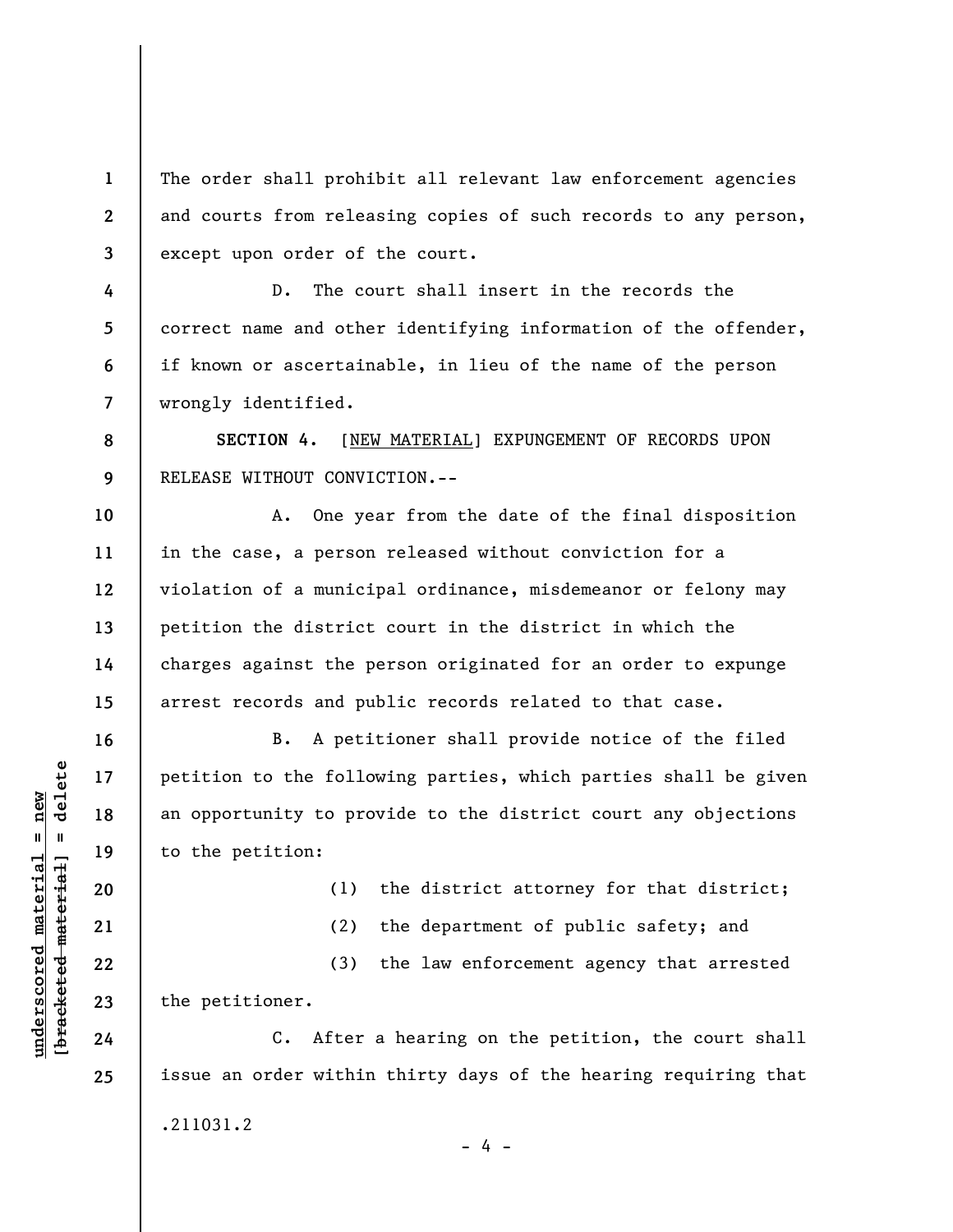**1 2 3 4 5 6 7 8 9 10 11 12 13 14 15 16 17 18 19 20 21 22 23 24 25**  all arrest records and public records related to the case be expunged if it finds that no other charge or proceeding is pending against the petitioner and if the petitioner was released without a conviction, including: (1) an acquittal or finding of not guilty; (2) a nolle prosequi, a no bill or other dismissal; (3) a referral to a preprosecution diversion program; (4) an order of conditional discharge pursuant to Section 31-20-13 NMSA 1978; or (5) the proceedings were otherwise discharged. D. The court shall cause a copy of the order to be delivered to all relevant law enforcement agencies and courts. The order shall prohibit all relevant law enforcement agencies and courts from releasing copies of the records to any person, except upon order of the court. **SECTION 5.** [NEW MATERIAL] EXPUNGEMENT OF RECORDS UPON CONVICTION.-- A. A person convicted of a violation of a municipal ordinance, misdemeanor or felony, following the completion of the person's sentence and the payment of any fines or fees owed to the state for the conviction, may petition the district court in which the person was convicted for an order to expunge arrest records and public records related to that conviction.

.211031.2

 $\frac{1}{2}$  of  $\frac{1}{2}$  and  $\frac{1}{2}$  and  $\frac{1}{2}$  and  $\frac{1}{2}$  and  $\frac{1}{2}$  and  $\frac{1}{2}$  and  $\frac{1}{2}$  and  $\frac{1}{2}$  and  $\frac{1}{2}$  and  $\frac{1}{2}$  and  $\frac{1}{2}$  and  $\frac{1}{2}$  and  $\frac{1}{2}$  and  $\frac{1}{2}$  and  $\frac{1}{2}$  an **[bracketed material] = delete**  $underscored material = new$ **underscored material = new**

 $- 5 -$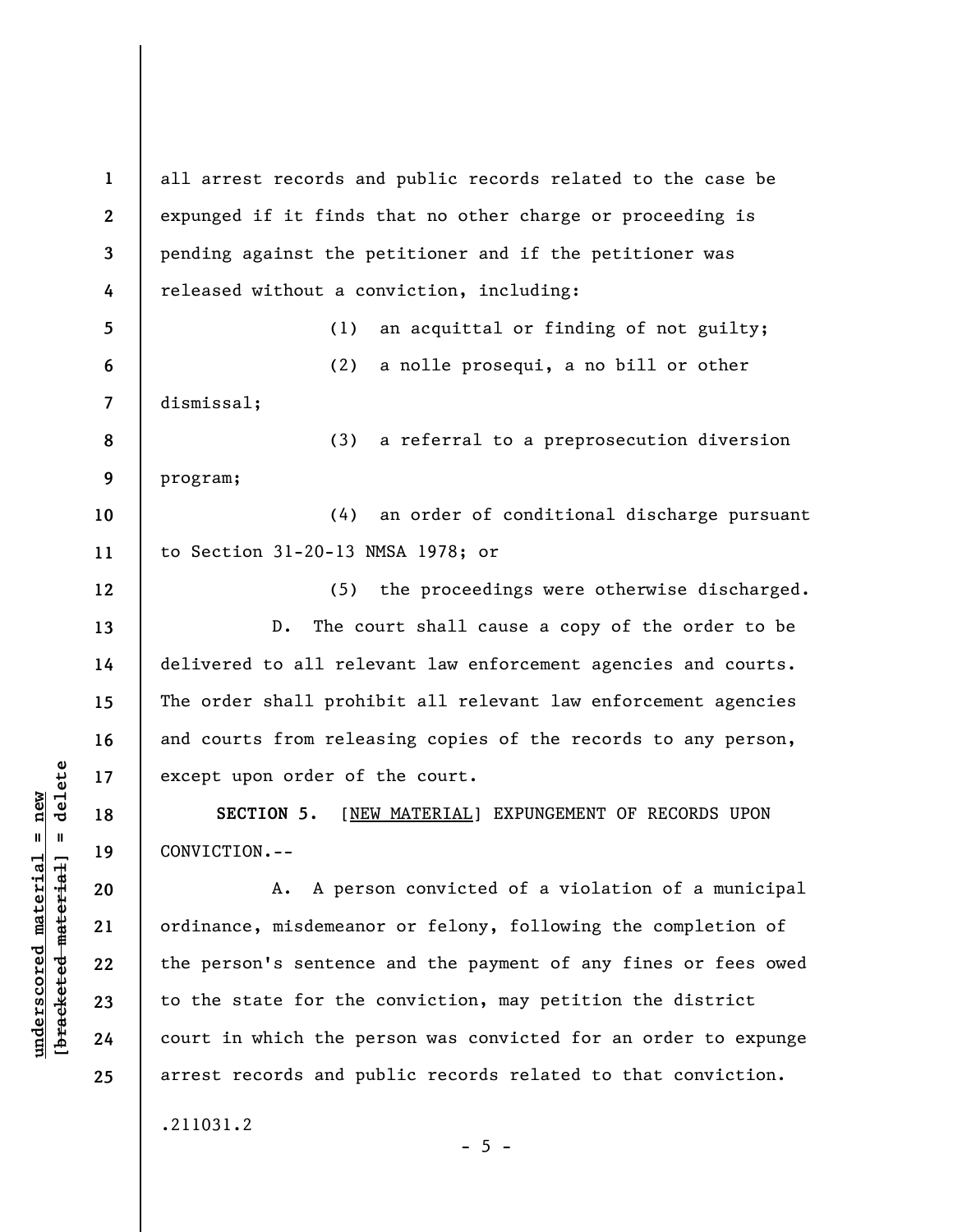**1 2 3 4 5 6 7 8 9 10 11 12 13 14 15 16 17 18 19 20 21 22 23 24 25**  B. A petitioner shall provide notice of the filed petition to the following parties, which parties shall be given an opportunity to provide to the district court any objections to the petition: (1) the district attorney for that district; (2) the department of public safety; and (3) the law enforcement agency that arrested the petitioner. C. After a hearing on a petition, the court shall issue an order within thirty days of the hearing requiring that all arrest records and public records related to the conviction be expunged if the court finds that: (1) no other charge or proceeding is pending against the petitioner; (2) justice will be served by an order to expunge; and (3) no other criminal conviction of the petitioner has occurred for a period of: (a) two years if the petition relates to a conviction for a violation of a municipal ordinance or a misdemeanor not otherwise provided in this paragraph; (b) four years if the petition relates to a misdemeanor conviction for aggravated battery as provided in Subsection B of Section 30-3-5 NMSA 1978 or to a conviction for a fourth degree felony not otherwise provided in this .211031.2  $- 6 -$ 

**underscored material = new [bracketed material] = delete**

 $\frac{1}{2}$  bracketed material] = delete  $underscored material = new$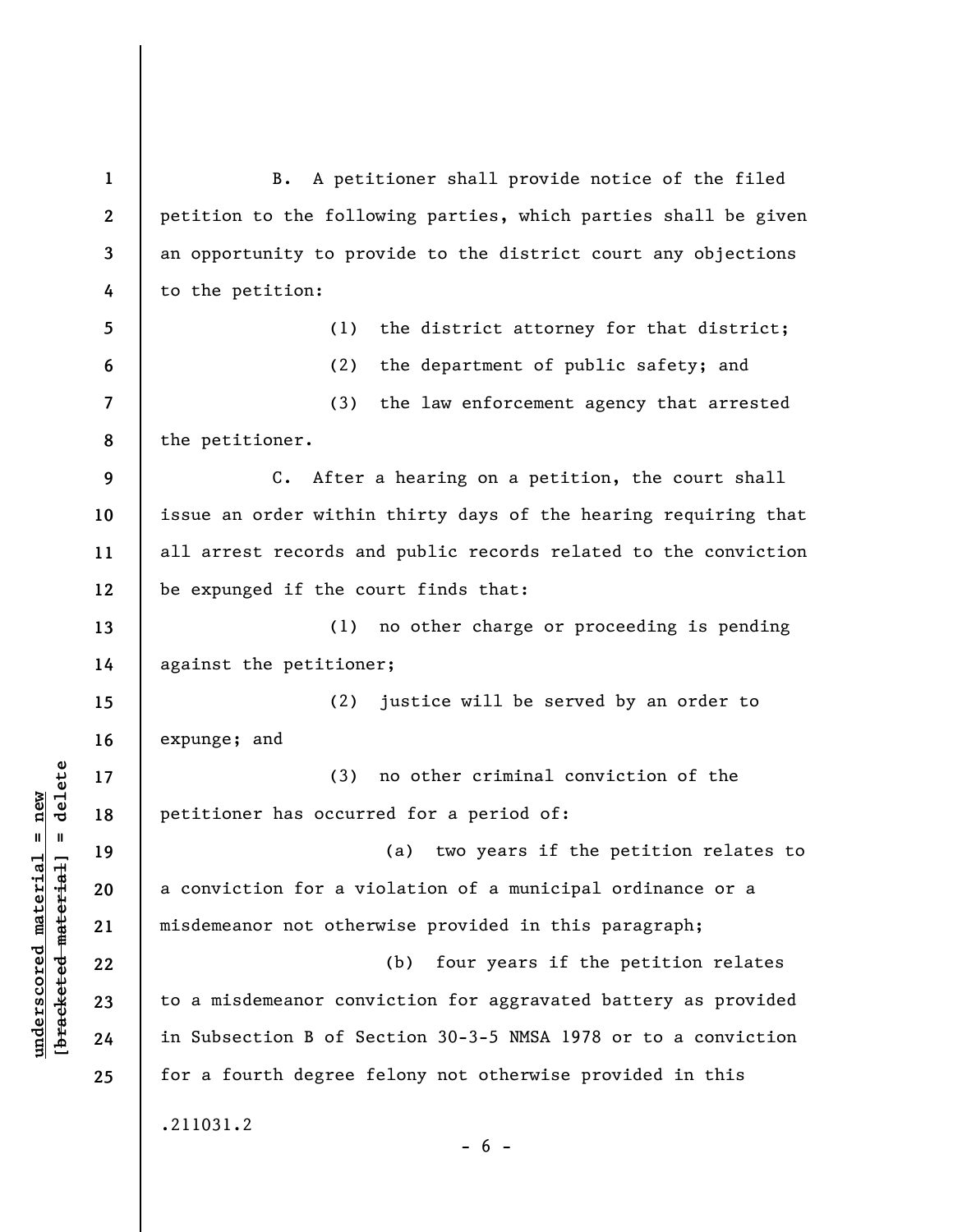**1 2 3 4 5 6 7 8 9 10 11 12 13 14 15 16 17 18 19 20 21 22 23 24 25**  paragraph; (c) six years if the petition relates to a conviction for a third degree felony not otherwise provided in this paragraph; (d) eight years if the petition relates to a conviction for a second degree felony not otherwise provided in this paragraph; or (e) ten years if the petition relates to a conviction for a first degree felony or for any offense provided in the Crimes Against Household Members Act. D. The court shall cause a copy of the order to be delivered to all relevant law enforcement agencies and courts. The order shall prohibit all relevant law enforcement agencies and courts from releasing copies of such records to any person, except upon order of the court. E. To determine whether justice will be served by an order to expunge, the court shall consider: (1) the nature and gravity of the offense or conduct that resulted in the petitioner's conviction; (2) the petitioner's age, criminal history and employment history; (3) the length of time that has passed since the offense was committed and the related sentence was completed; (4) the specific adverse consequences the .211031.2 - 7 -

**underscored material = new [bracketed material] = delete**

 $\frac{1}{2}$  intereted material = delete  $underscored material = new$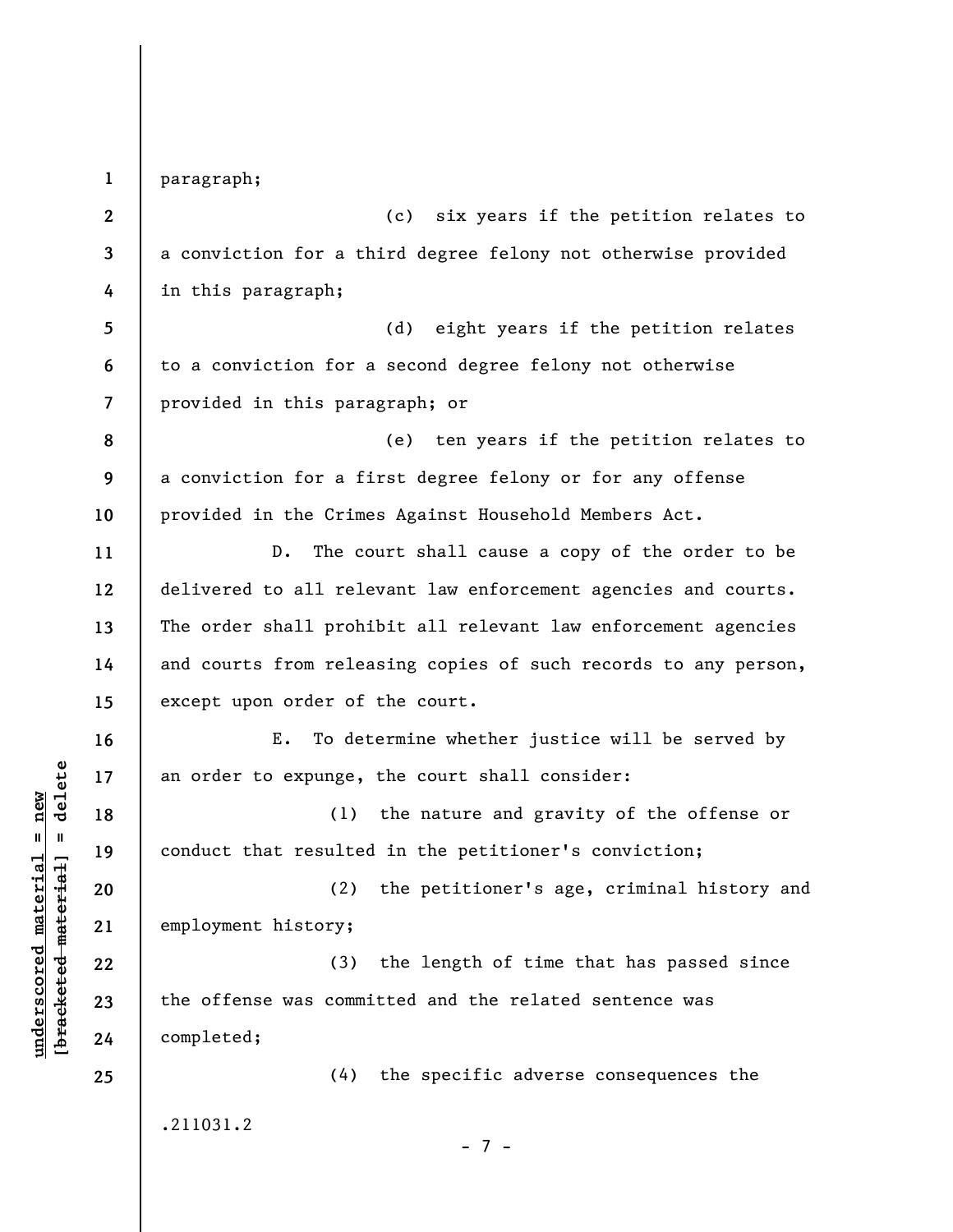**1** 

**6** 

**7** 

**8** 

**9** 

**10** 

**11** 

**12** 

**13** 

**14** 

**15** 

**16** 

**17** 

**18** 

**19** 

**20** 

**21** 

**22** 

**23** 

**24** 

**25** 

petitioner may be subject to if the petition is denied; and

**2 3 4 5**  (5) any reasons for retention of the records submitted by the district attorney, the department of public safety or the law enforcement agency that arrested the petitioner.

F. For the purposes of determining the time lapsed since a criminal conviction as required in Subsection C of this section, time shall be measured from the last date on which a person completed a sentence for a conviction in any jurisdiction.

G. The provisions of Subsection A of this section do not apply to an offense committed against a child, an offense that caused great bodily harm or death to another person, a sex offense as defined in Section 29-11A-3 NMSA 1978 or an offense involving driving while under the influence of intoxicating liquor or drugs.

**SECTION 6.** [NEW MATERIAL] NOTICES--RULEMAKING.--The administrative office of the courts and the department of public safety shall develop rules and procedures to implement the Criminal Record Expungement Act, including procedures for notifying the accused of the accused's rights under that act.

**SECTION 7.** [NEW MATERIAL] EFFECT OF AN ORDER TO EXPUNGE.--Upon entry an of order to expunge, the proceedings shall be treated as if they never occurred, and officials and the person who received the order to expunge may reply to an

- 8 -

.211031.2

 $\frac{1}{2}$  of  $\frac{1}{2}$  and  $\frac{1}{2}$  and  $\frac{1}{2}$  and  $\frac{1}{2}$  and  $\frac{1}{2}$  and  $\frac{1}{2}$  and  $\frac{1}{2}$  and  $\frac{1}{2}$  and  $\frac{1}{2}$  and  $\frac{1}{2}$  and  $\frac{1}{2}$  and  $\frac{1}{2}$  and  $\frac{1}{2}$  and  $\frac{1}{2}$  and  $\frac{1}{2}$  an **[bracketed material] = delete**  $underscored material = new$ **underscored material = new**